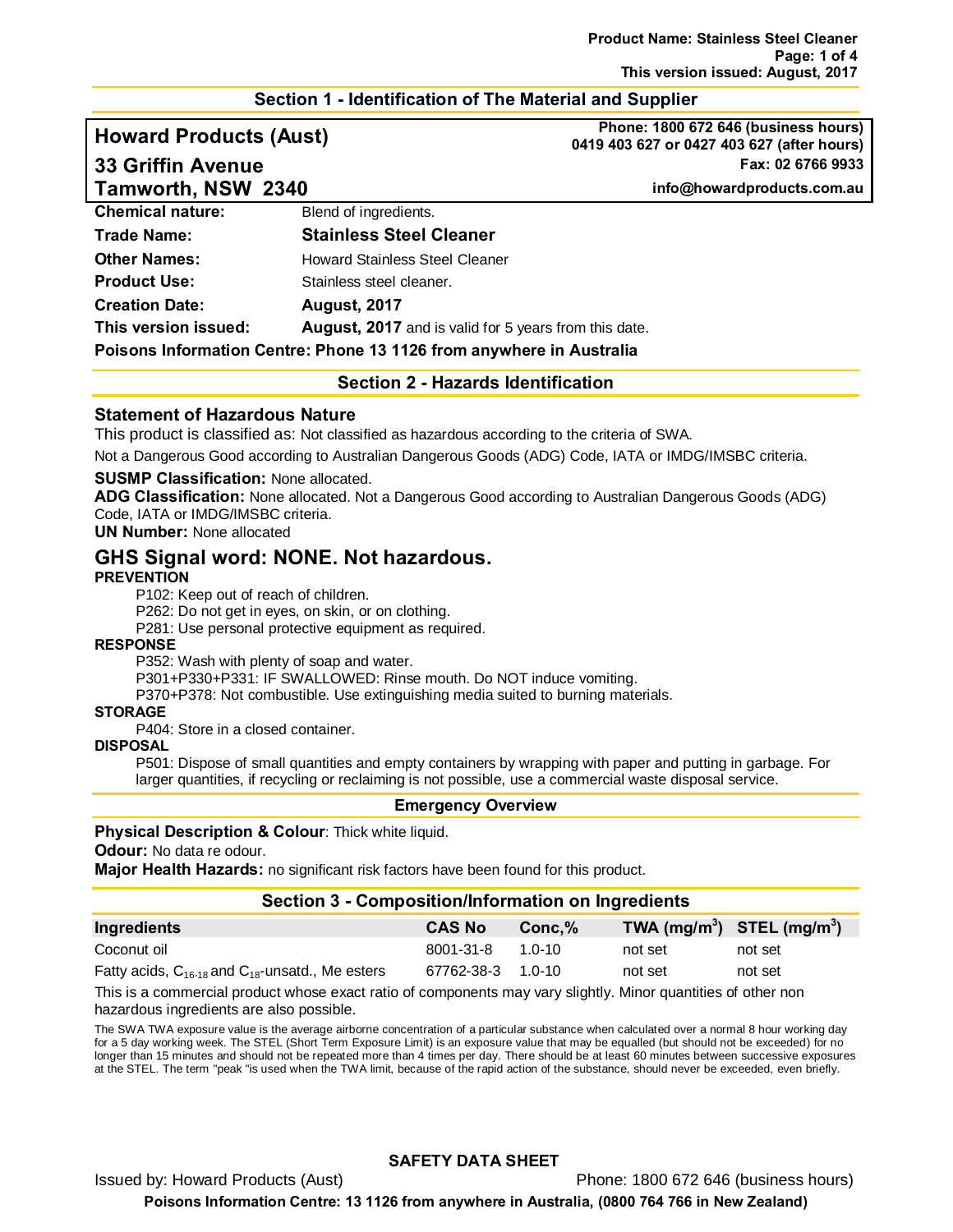#### **Section 4 - First Aid Measures**

## **General Information:**

You should call The Poisons Information Centre if you feel that you may have been poisoned, burned or irritated by this product. The number is 13 1126 from anywhere in Australia (0800 764 766 in New Zealand) and is available at all times. Have this SDS with you when you call.

**Inhalation:** First aid is not generally required. If in doubt, contact a Poisons Information Centre or a doctor. **Skin Contact:** Irritation is unlikely. However, if irritation does occur, flush with lukewarm, gently flowing water for 5 minutes or until chemical is removed.

**Eye Contact:** No effects expected. If irritation does occur, flush contaminated eye(s) with lukewarm, gently flowing water for 5 minutes or until the product is removed. Obtain medical advice if irritation becomes painful or lasts more than a few minutes. Take special care if exposed person is wearing contact lenses.

**Ingestion:** If product is swallowed or gets in mouth, do NOT induce vomiting; wash mouth with water and give some water to drink. If symptoms develop, or if in doubt contact a Poisons Information Centre or a doctor.

# **Section 5 - Fire Fighting Measures**

**Fire and Explosion Hazards**: The major hazard in fires is usually inhalation of heated and toxic or oxygen deficient (or both), fire gases. There is no risk of an explosion from this product under normal circumstances if it is involved in a fire.

Fire decomposition products from this product are not expected to be hazardous or harmful.

**Extinguishing Media:** Not combustible. Use extinguishing media suited to burning materials.

**Fire Fighting:** If a significant quantity of this product is involved in a fire, call the fire brigade.

| No data  |
|----------|
| No data. |
| No data. |
| No data. |
| No data. |
|          |

#### **Section 6 - Accidental Release Measures**

**Accidental release:** This product is sold in small packages, and the accidental release from one of these is not usually a cause for concern. For minor spills, clean up, rinsing to sewer and put empty container in garbage. Although no special protective clothing is normally necessary because of occasional minor contact with this product, it is good practice to wear impermeable gloves when handling chemical products. In the event of a major spill, prevent spillage from entering drains or water courses and call emergency services.

# **Section 7 - Handling and Storage**

**Handling:** Keep exposure to this product to a minimum, and minimise the quantities kept in work areas. Check Section 8 of this SDS for details of personal protective measures, and make sure that those measures are followed. The measures detailed below under "Storage" should be followed during handling in order to minimise risks to persons using the product in the workplace. Also, avoid contact or contamination of product with incompatible materials listed in Section 10.

**Storage:** Make sure that containers of this product are kept tightly closed. Make sure that the product does not come into contact with substances listed under "Incompatibilities" in Section 10. Some liquid preparations settle or separate on standing and may require stirring before use. Check packaging - there may be further storage instructions on the label.

# **Section 8 - Exposure Controls and Personal Protection**

The following Australian Standards will provide general advice regarding safety clothing and equipment: Respiratory equipment: **AS/NZS 1715**, Protective Gloves: **AS 2161**, Occupational Protective Clothing: AS/NZS 4501 set 2008, Industrial Eye Protection: **AS1336** and **AS/NZS 1337**, Occupational Protective Footwear: **AS/NZS2210**.

#### **SWA Exposure Limits TWA (mg/m3**

**) STEL (mg/m3 )** Exposure limits have not been established by SWA for any of the significant ingredients in this product.

No special equipment is usually needed when occasionally handling small quantities. The following instructions are for bulk handling or where regular exposure in an occupational setting occurs without proper containment systems. **Ventilation:** No special ventilation requirements are normally necessary for this product. However make sure that the work environment remains clean and that vapours and mists are minimised.

**Eye Protection:** Eye protection such as protective glasses or goggles is recommended when this product is being used.

## **SAFETY DATA SHEET**

Issued by: Howard Products (Aust) **Phone: 1800 672 646 (business hours)** Phone: 1800 672 646 (business hours)

**Poisons Information Centre: 13 1126 from anywhere in Australia, (0800 764 766 in New Zealand)**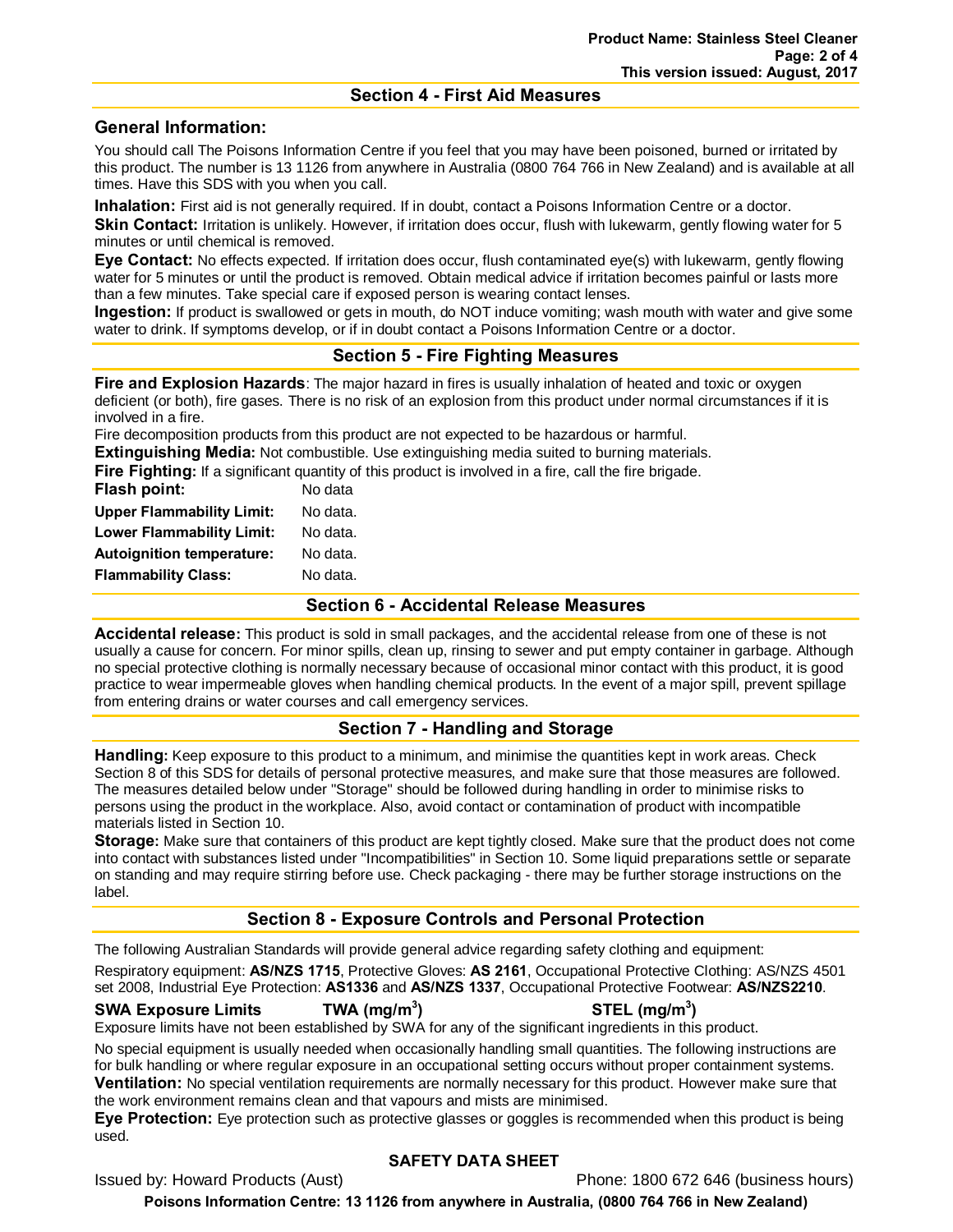#### **Product Name: Stainless Steel Cleaner Page: 3 of 4 This version issued: August, 2017**

**Skin Protection:** The information at hand indicates that this product is not harmful and that normally no special skin protection is necessary. However, we suggest that you routinely avoid contact with all chemical products and that you wear suitable gloves (preferably elbow-length) when lengthy skin contact is likely.

**Protective Material Types:** We suggest that protective clothing be made from the following materials: rubber. **Respirator:** Usually, no respirator is necessary when using this product. However, if you have any doubts consult the Australian Standard mentioned above.

Safety deluge showers should, if practical, be provided near to where this product is being handled commercially.

#### **Section 9 - Physical and Chemical Properties:**

| <b>Physical Description &amp; colour:</b> | Thick white liquid. |
|-------------------------------------------|---------------------|
| Odour:                                    | No data re odour.   |
| <b>Boiling Point:</b>                     | >100°C at 100kPa    |
| <b>Freezing/Melting Point:</b>            | $-0.3$ °C           |
| <b>Volatiles:</b>                         | No data.            |
| <b>Vapour Pressure:</b>                   | <6.6 kPa            |
| <b>Vapour Density:</b>                    | ا>                  |
| <b>Specific Gravity:</b>                  | 0.795               |
| <b>Water Solubility:</b>                  | Miscible.           |
| pH:                                       | 7.18                |
| <b>Volatility:</b>                        | No data.            |
| <b>Odour Threshold:</b>                   | No data.            |
| <b>Evaporation Rate:</b>                  | No data.            |
| <b>Coeff Oil/water Distribution:</b>      | No data             |
| <b>Autoignition temp:</b>                 | No data.            |

#### **Section 10 - Stability and Reactivity**

**Reactivity:** This product is unlikely to react or decompose under normal storage conditions. However, if you have any doubts, contact the supplier for advice on shelf life properties.

**Conditions to Avoid:** Keep containers tightly closed.

**Incompatibilities:** No particular Incompatibilities.

**Fire Decomposition:** Combustion forms carbon dioxide, and if incomplete, carbon monoxide and possibly smoke. Water is also formed. Carbon monoxide poisoning produces headache, weakness, nausea, dizziness, confusion, dimness of vision, disturbance of judgment, and unconsciousness followed by coma and death.

**Polymerisation:** This product will not undergo polymerisation reactions.

## **Section 11 - Toxicological Information**

# **Local Effects:**

**Target Organs:** There is no data to hand indicating any particular target organs.

#### **Classification of Hazardous Ingredients**

Ingredient **Risk Phrases** 

No ingredient mentioned in the HSIS Database is present in this product at hazardous concentrations.

#### **Potential Health Effects**

#### **Inhalation:**

**Short Term Exposure:** Available data indicates that this product is not harmful. In addition product is unlikely to cause any discomfort or irritation.

**Long Term Exposure:** No data for health effects associated with long term inhalation.

## **Skin Contact:**

**Short Term Exposure:** Available data indicates that this product is not harmful. It should present no hazards in normal use. However product may be mildly irritating, but is unlikely to cause anything more than mild discomfort which should disappear once contact ceases.

Long Term Exposure: No data for health effects associated with long term skin exposure.

## **Eye Contact:**

**Short Term Exposure:** This product may be irritating to eyes, but is unlikely to cause anything more than mild transient discomfort.

## **SAFETY DATA SHEET**

Issued by: Howard Products (Aust) Phone: 1800 672 646 (business hours)

**Poisons Information Centre: 13 1126 from anywhere in Australia, (0800 764 766 in New Zealand)**